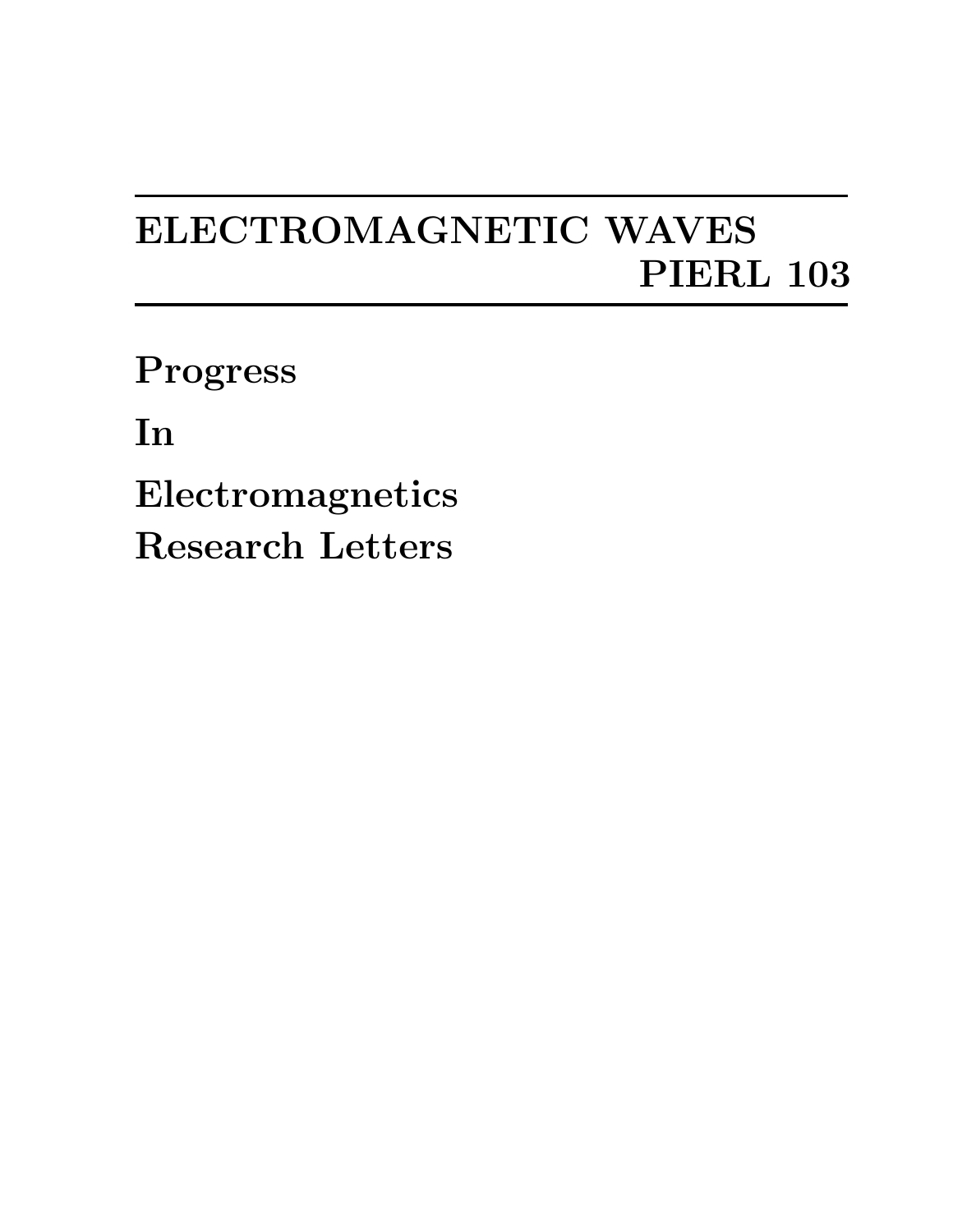*⃝*c 2022 EMW Publishing. All rights reserved.

No part of this publication may be reproduced. Request for permission should be addressed to the Publisher.

All inquiries regarding copyrighted material from this publication, manuscript submission instructions, and subscription orders and price information should be directed to: EMW Publishing, P. O. Box 425517, Kendall Square, Cambridge, Massachusetts 02142, USA.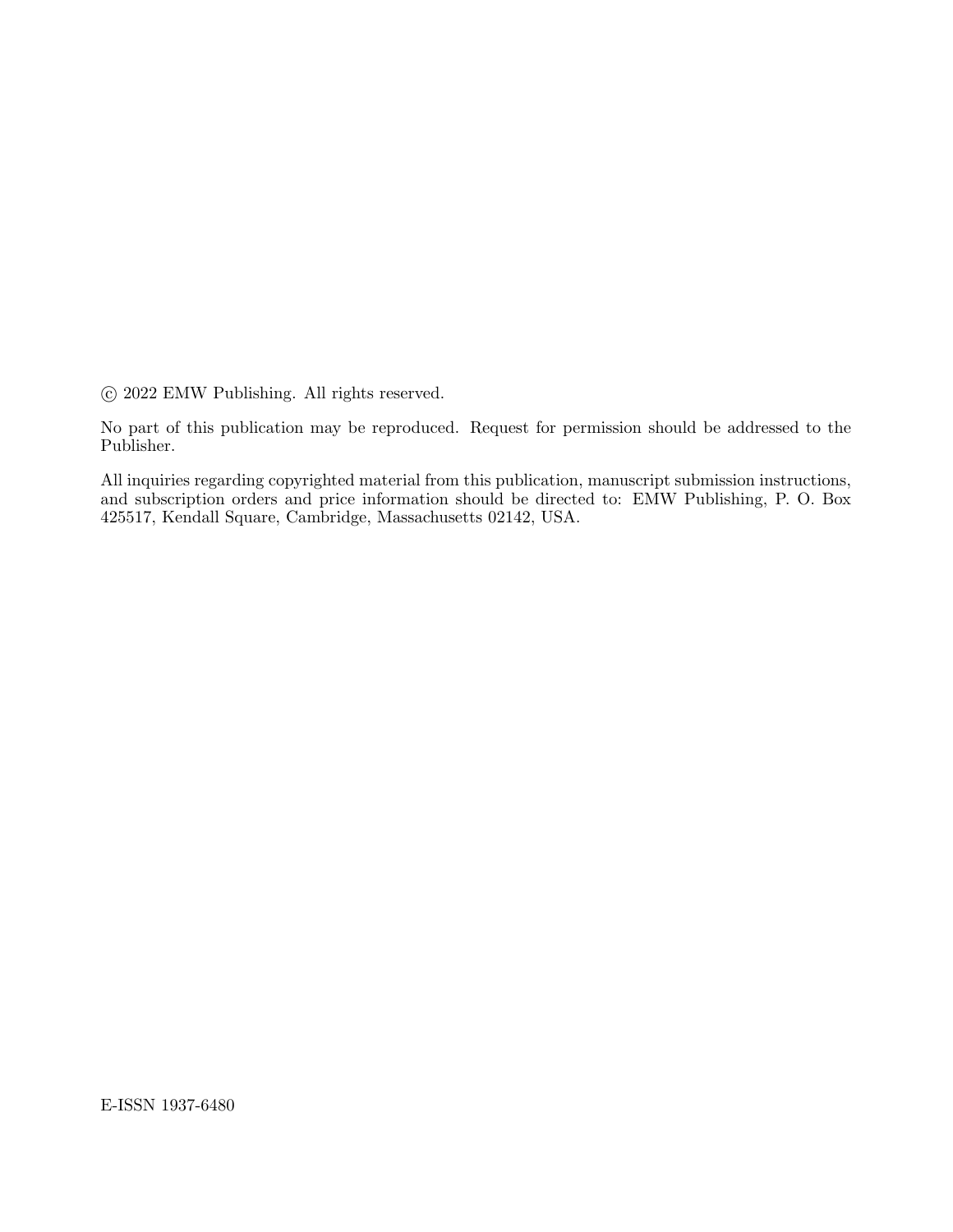## **ELECTROMAGNETIC WAVES PIERL 103**

**Progress In Electromagnetics Research Letters**

**Chief Editors: Weng Cho Chew and Sailing He**

EMW Publishing Cambridge, Massachusetts, USA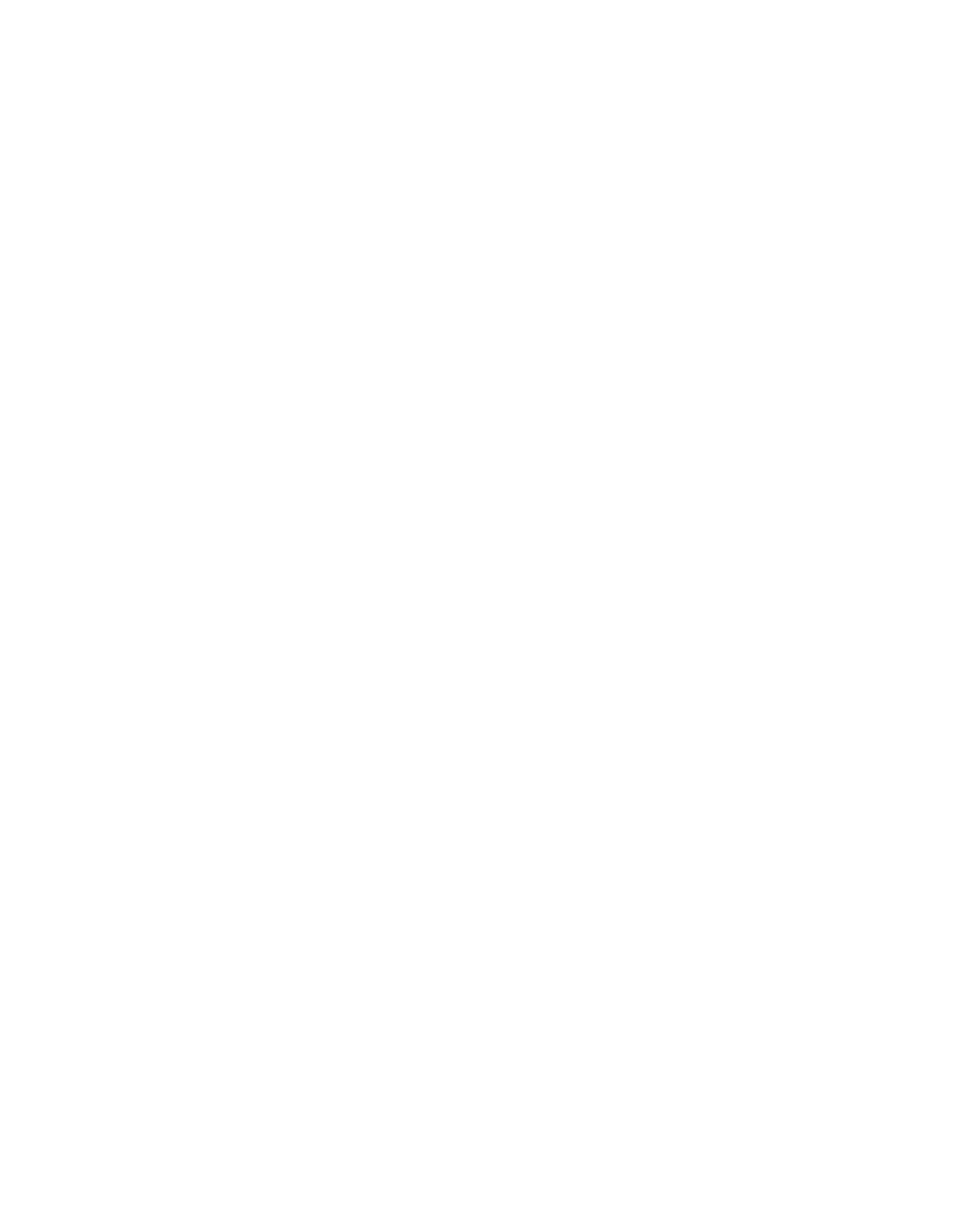## **CONTENTS**

| A CMOS Compatible Broadband Ruthroff 1 : 2 TLT Balun Using Broadside-Coupled<br>Lines and Stacked Microstrip Lines                                          |                |
|-------------------------------------------------------------------------------------------------------------------------------------------------------------|----------------|
| Zeyneb Cheraiet, Mohamed T. Benhabiles, Tarek Djerafi, Farouk Grine, and Mohamed L. Riabi                                                                   | 1              |
| A W-Band High Isolation Single-Balanced Mixer in GaN HEMT Technology                                                                                        |                |
|                                                                                                                                                             | $\overline{7}$ |
| 2D Hybrid Magnetic Model Calculation in Axisymmetric Device                                                                                                 | -15            |
| Study on the Effect of the Feedline Inductance in Wideband Tunable Band Pass<br><b>Combline Filters</b>                                                     |                |
| Seyed M. Mousavi, Javad Meiguni, and David Pommerenke                                                                                                       | 25             |
| Design of a 120-220 GHz Fourth-Harmonic Mixer                                                                                                               |                |
| Xu Wang, Fushun Nian, Mo Wang, and Dinghong Jia                                                                                                             | 31             |
| A New Structure for the Coaxial Magnetic Gear with HTS Bulks for Fitness Car                                                                                | 39             |
| Compact Broadband $3 \times 3$ Nolen Matrix with Flat Output Ports Phase Differences<br>Hongmei Liu, Hongxiao Zhang, Da Yu, Shaojun Fang, and Zhongbao Wang | 49             |
| A Novel Switchable Dielectric Bandpass Filter with Reconfigurable Transmission Zeros                                                                        | 57             |
| Design of Multiband Band-Pass Filters Based on Novel Associated Band-Stop Resonators                                                                        |                |
| A Novel Tunable LC Bandpass Filter with Constant Bandwidth based on Magnetic<br><b>Dominant Mixed Coupling</b>                                              |                |
| Longchuan Liu, Qian-Yin Xiang, Dinghong Jia, Xiaoguo Huang, and Quanyuan Feng                                                                               | 73             |
| A Dual-Polarized Wide-Angle Scanning Antenna with High Isolation for Van Atta<br>Applications                                                               |                |
|                                                                                                                                                             | 81             |
| A Dual-Band Circularly Polarized Antenna with "X" Parasitic Structures                                                                                      |                |
|                                                                                                                                                             | -89            |
| Design of a Highly Sensitive Sensor for Measuring Liquid Permittivity with Flexible<br>Substrate                                                            |                |
|                                                                                                                                                             |                |